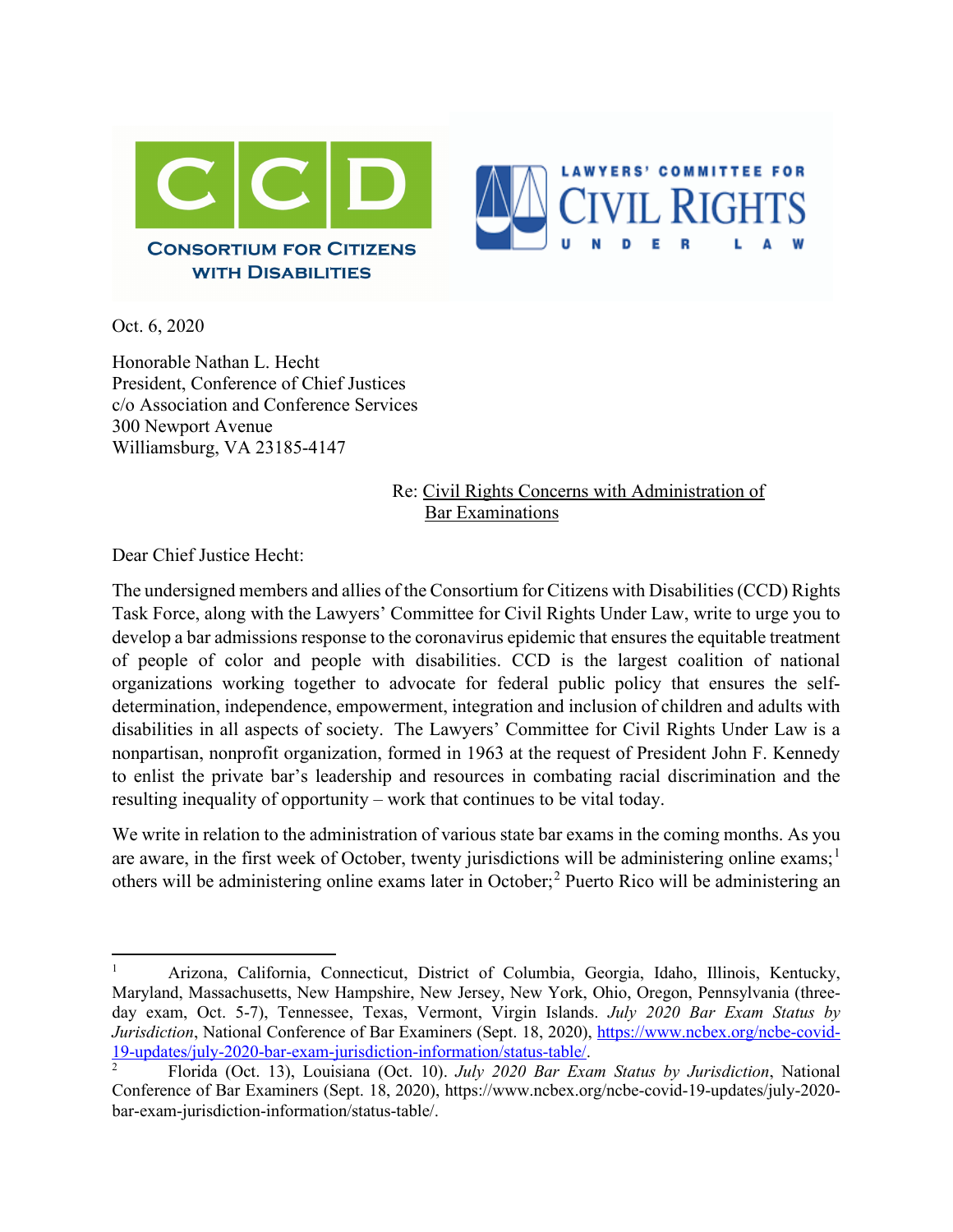in-person exam in November.<sup>[3](#page-1-0)</sup> It remains unclear what format the February 2021 exams will take. We are concerned that the administration of these exams, whether in-person or online, will impose unfair disadvantages on people of color and people with disabilities.

We ask that you endorse the widespread adoption of temporary diploma privilege for the duration of the crisis—the only fair and safe method of bar admission under current conditions. This will facilitate the economic security of recent law graduates and make the bar admissions process more equitable. Furthermore, it will be an important step toward mitigating the underrepresentation of people of color and people with disabilities in our profession.

We understand that moving toward a temporary diploma privilege framework may not be feasible prior to the currently-scheduled exams in the first week of October, or that some states will be resistant to it. Even so, much can still be done to reduce the harm to examinees of color and examinees with disabilities. States declining to implement a temporary diploma privilege must implement a flexible approach that allows for either an open-book examination with accessible software and sufficient lead time for accommodation requests to be addressed. As discussed below, these changes will ameliorate, albeit not eliminate, the discriminatory impact that the use of facial recognition technology and unreasonable limitations on examinee behavior—such as prohibiting bathroom breaks—will have.

Moving forward without making any changes will be inequitable, discriminatory, and may expose state bars to liability under the Americans with Disabilities Act and relevant state antidiscrimination laws.[4](#page-1-1)

# **I. In-Person and Online Exams will disproportionately limit access for People of Color and People with Disabilities**

The alternatives to temporary diploma privilege—i.e., in-person or online bar exams—introduce unacceptable risks and create barriers that will disproportionately exclude people of color and people with disabilities from the legal profession. At a time when our country is dealing with an economic recession disproportionately impacting communities of color and other underrepresented groups, it is especially incumbent upon the leaders of the legal profession to consider how their responses may exacerbate existing and longstanding inequities in our legal profession. Black Americans, for example, are strikingly underrepresented within the legal profession: a 2019 survey of 238 large law firms revealed that Black lawyers made up less than 5 percent of associates and less than 2 percent of equity partners.<sup>[5](#page-1-2)</sup> People with disabilities are likewise underrepresented in the legal profession: while people with disabilities constituted about

<span id="page-1-0"></span><sup>3</sup> *July 2020 Bar Exam Status by Jurisdiction*, National Conference of Bar Examiners (Sept. 18, 2020), https://www.ncbex.org/ncbe-covid-19-updates/july-2020-bar-exam-jurisdiction-information/statustable/.

<span id="page-1-1"></span><sup>4</sup> *See, e.g.*, Brandon Lowrey, *Calif. State Bar Sued Over Exam Accommodations*, Law360.com (September 15, 2020), https://www.law360.com/articles/1310499/calif-state-bar-sued-over-examaccommodations.

<span id="page-1-2"></span><sup>5</sup> *Analysis: Black Workers Are Under-Represented in Legal Industry*, Bloomberg Law (June 11, 2020), https://news.bloomberglaw.com/bloomberg-law-analysis/analysis-black-workers-are-underrepresented-in-legal-industry.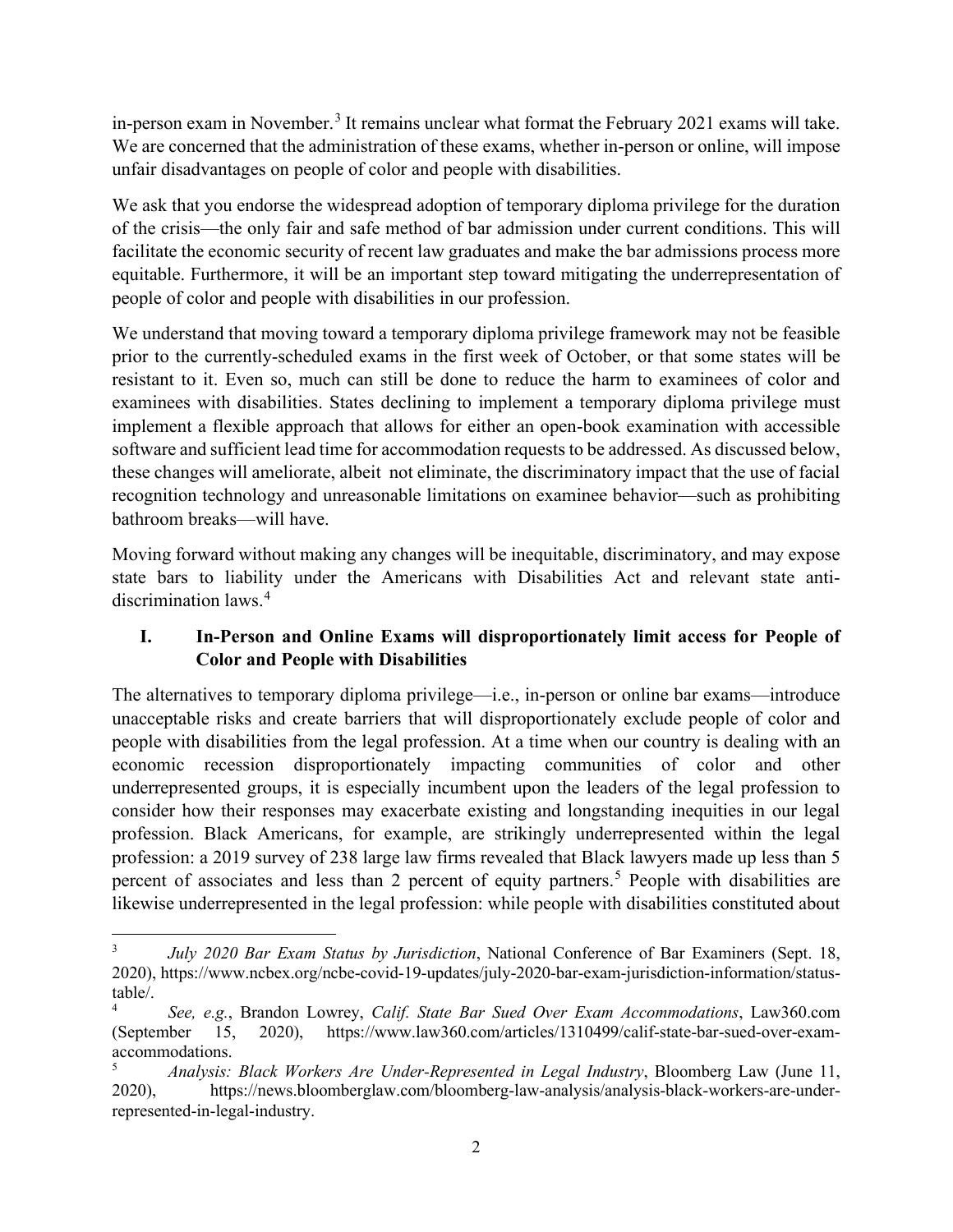20 percent of the general population in 2010, only 0.54 percent of attorneys at law firms, 6.87 percent of ABA members, and about 2.5 to 3.5 percent of law school graduates self identify as having a disability.<sup>[6](#page-2-0)</sup> The actual number of disabled law school graduates is higher.<sup>[7](#page-2-1)</sup>

If the leadership of our profession fails to act, these disparities are likely to worsen in light of the fact that the economic fallout of the coronavirus pandemic has hit people of color and people with disabilities hardest. For example, Labor Department data show that unemployment among Black Americans increased from 6.1 percent in the second quarter of 2019 to 16.1 percent in the second quarter of 2020; by contrast, unemployment among white Americans rose to 12 percent.<sup>[8](#page-2-2)</sup>

A. In-Person Bar Exams Likely Will Spread Coronavirus and Especially Harm People of Color and People with Disabilities

In-person bar exams will likely result in the further spread of the virus because they involve large numbers of people traveling significant distances to be in a single location for an extended period of time. According to the CDC, the risk of spreading coronavirus is highest at "[l]arge in-person gatherings where it is difficult for individuals to remain spaced at least 6 feet apart and attendees travel from outside the local area."<sup>[9](#page-2-3)</sup> We have already begun to see the harmful results from this approach. For example, at least one person who sat for the in-person Colorado bar exam in July tested positive for COVID-19 shortly after the exam was administered.<sup>[10](#page-2-4)</sup> Twenty other people shared a room with her for approximately 16 hours.<sup>[11](#page-2-5)</sup>

People with disabilities are especially at risk under such conditions. People with cancer, a variety of heart conditions, an immune system disorder, chronic kidney disease, and other conditions are

<span id="page-2-0"></span><sup>6</sup> Angela Morris, *Are law firms committed to disability diversity? A handful of firms have taken action*, ABA Journal (Oct. 24, 2018), [https://www.abajournal.com/news/article/law\\_firms\\_disability\\_diversity;](https://www.abajournal.com/news/article/law_firms_disability_diversity) National Association for Law Placement, Inc. (NALP), 2019 Report on Diversity in U.S. Law Firms 8, 30, & Table 11, https://www.nalp.org/uploads/2019 DiversityReport.pdf; ABA Disability Statistics Report (2011), https://www.americanbar.org/content/dam/aba/administrative/market\_research/20110314\_aba\_disability\_ statistics report.pdf.

<span id="page-2-1"></span>Among law school graduates taking the California bar exam in October 2020, 6.5 percent were approved for disability-related testing accommodations. *Gordon v. State Bar of California*, 3:20-cv-06442-LB, ECF 44-1 (Hershkowitz Declaration), ¶¶ 49, 51 (Sept. 22, 2020) (657 of 10,043 were approved for testing accommodations). The number of disabled law school graduates is likely higher than 6.5 percent, as many disabled law graduates do not need testing accommodations.

<span id="page-2-2"></span><sup>8</sup> *Labor Force Statistics from the Current Population Survey*, U.S. Bureau of Labor Statistics (July 2, 2020), https://www.bls.gov/web/empsit/cpsee\_e16.htm.

<span id="page-2-3"></span><sup>9</sup> *Considerations for Events & Gatherings*, Centers for Disease Control and Prevention (July 7, 2020), [https://www.cdc.gov/coronavirus/2019-ncov/community/large-events/considerations-for-events](https://www.cdc.gov/coronavirus/2019-ncov/community/large-events/considerations-for-events-gatherings.html)[gatherings.html.](https://www.cdc.gov/coronavirus/2019-ncov/community/large-events/considerations-for-events-gatherings.html)<br><sup>10</sup> Elizabet

<span id="page-2-4"></span>Elizabeth Hernandez, Person who took bar exam at University of Denver tests positive for COVID-*19 following contested test*, Denver Post (July 30, 2020), [https://www.denverpost.com/2020/07/30/colorado-bar-exam-coronavirus-du/.](https://www.denverpost.com/2020/07/30/colorado-bar-exam-coronavirus-du/)

<span id="page-2-5"></span><sup>11</sup> *Id*.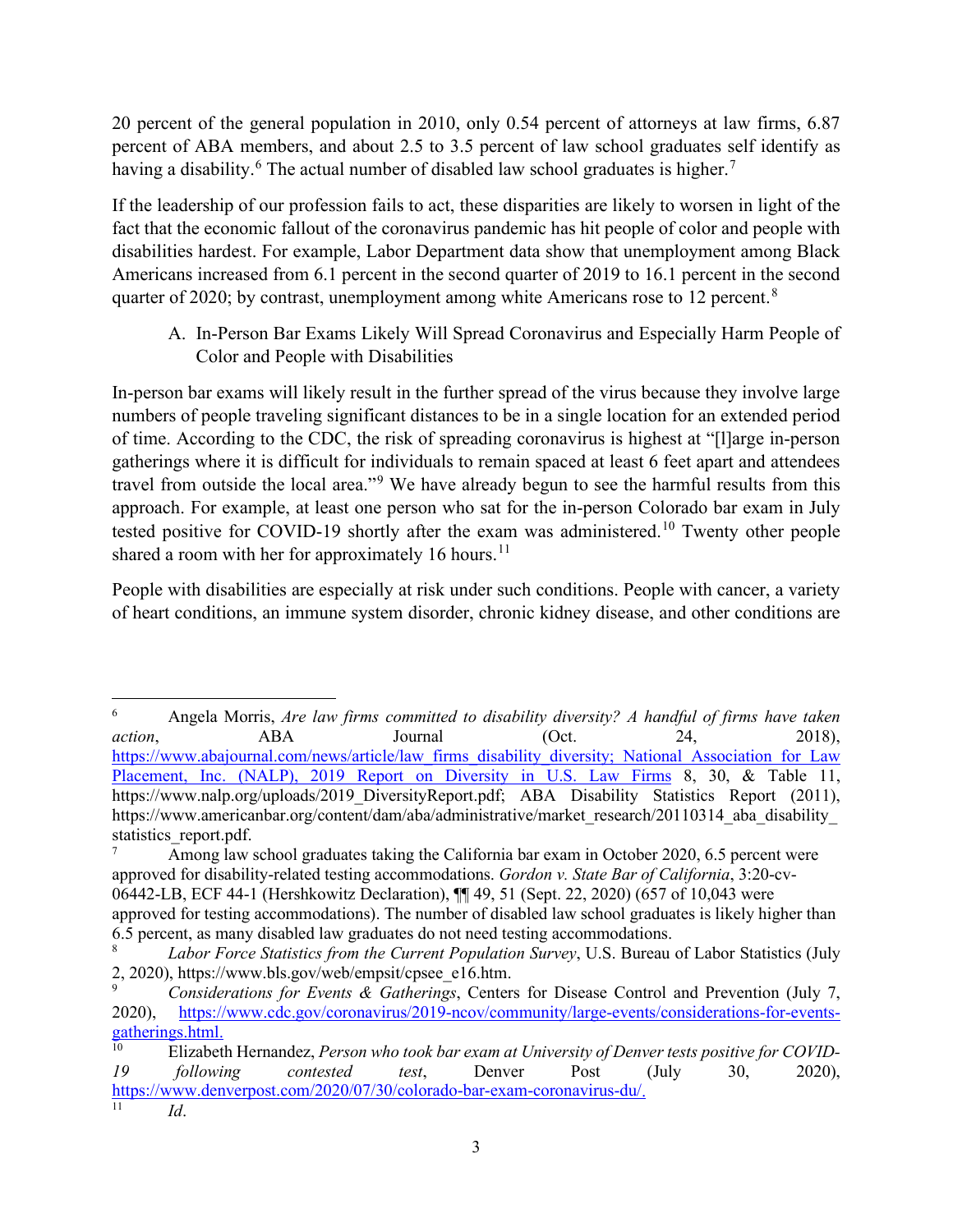at "increased risk of severe illness from COVID-19."[12](#page-3-0) Furthermore, several other categories of people with disabilities may be at increased risk of contracting COVID-19, such as people with limited mobility who have difficulty avoiding contact with others who are infected, or practicing preventive measures (e.g., hand washing).<sup>[13](#page-3-1)</sup>

These risks are especially alarming for people of color who, because of longstanding racial inequities in access to healthcare, are more likely to have CDC-identified underlying conditions, such as diabetes and chronic obstructive pulmonary disease, that make them more susceptible to complications from COVID-19. Blacks are 4.7 times more likely to require hospitalization and 2.1 times more likely to die from COVID-19 than were their white counterparts; likewise, Native Americans were 5.3 times more likely to require hospitalization and 1.4 times more likely to die from COVID-19; Latinos were 4.6 times more likely to require hospitalization and 1.1 times more likely to die from COVID-19.<sup>[14](#page-3-2)</sup>

For many bar applicants, waiting until the pandemic is "over" to sit for the exam is no choice at all, as for many their job prospects are entirely contingent upon their ability to become licensed to practice.<sup>[15](#page-3-3)</sup> The lack of meaningful choice is especially pronounced among applicants of color, who disproportionately have more debt and less money saved.<sup>[16](#page-3-4)</sup>

It is fundamentally unfair to force bar applicants to choose between risking their life by sitting for an in-person bar exam on the one hand and losing job offers and income on the other hand.<sup>[17](#page-3-5)</sup> This is especially the case when those burdens will fall on those most likely to already be struggling as a result of the pandemic.

B. Online Bar Exams will Disproportionately Disadvantage People of Color and People with Disabilities

<span id="page-3-0"></span><sup>&</sup>lt;sup>12</sup> *People with Certain Medical Conditions*, Centers for Disease Control and Prevention (Sept. 11, 2020), https://www.cdc.gov/coronavirus/2019-ncov/need-extra-precautions/people-with-medicalconditions.html.

<span id="page-3-1"></span><sup>13</sup> *People with Disabilities*, Centers for Disease Control and Prevention (Sept. 11, 2020), https://www.cdc.gov/coronavirus/2019-ncov/need-extra-precautions/people-with-disabilities.html.

<span id="page-3-2"></span><sup>14</sup> *COVID-19 Hospitalization and Death by Race/Ethnicity*, Centers for Disease Control and Prevention (Aug. 18, 2020), https://www.cdc.gov/coronavirus/2019-ncov/covid-data/investigations-<br>discovery/hospitalization-death-by-race-ethnicity.html.

<span id="page-3-3"></span><sup>&</sup>lt;sup>15</sup> Julie Merow, *Why a delayed bar exam is a financial and legal disaster*, ABA for Law Students (April 10, 2020), [https://abaforlawstudents.com/2020/04/10/why-a-delayed-bar-exam-is-a-financial-and](https://abaforlawstudents.com/2020/04/10/why-a-delayed-bar-exam-is-a-financial-and-legal-disaster/)[legal-disaster/.](https://abaforlawstudents.com/2020/04/10/why-a-delayed-bar-exam-is-a-financial-and-legal-disaster/)

<span id="page-3-4"></span><sup>16</sup> *See* Sharmila Choudhury, *Racial and Ethnic Differences in Wealth and Asset Choices*, Social Security Bulletin (2002), [https://www.ssa.gov/policy/docs/ssb/v64n4/v64n4p1.html;](https://www.ssa.gov/policy/docs/ssb/v64n4/v64n4p1.html) Liz Smith, *Here's how much Americans have in their savings accounts*, Business Insider (February 8, 2020), [https://www.businessinsider.com/how-much-the-average-american-has-in-their-savings-account-2018-2;](https://www.businessinsider.com/how-much-the-average-american-has-in-their-savings-account-2018-2) Gita Z. Wilder, *Law School Debt Among New Lawyers*, National Association for Law Placement (2007),

[https://www.nalp.org/assets/645\\_ajddebtmonograph2007final.pdf.](https://www.nalp.org/assets/645_ajddebtmonograph2007final.pdf)

<span id="page-3-5"></span><sup>17</sup> *E.g.*, Ellie Melero, *Oklahoma law professors, grads express concerns over July bar exam*, The Oklahoman (July 10, 2020), https://oklahoman.com/article/5666430/oklahoma-law-professors-gradsexpress-concerns-over-july-bar-exam.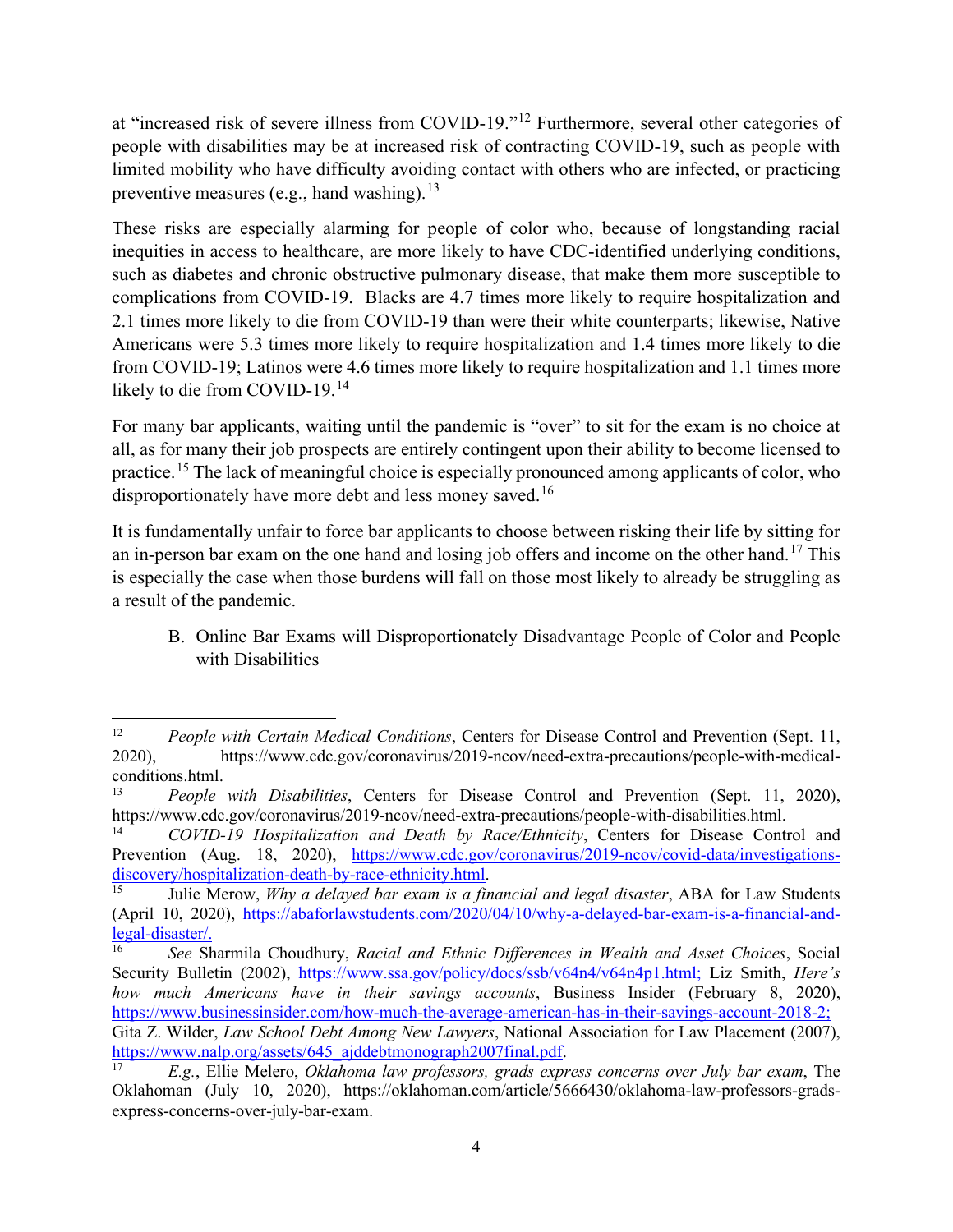Some states have implemented online exams in lieu of in-person exams. However, online exams will also likely create discriminatory outcomes for people of color and people with disabilities, for a variety of reasons. Some of these problems are fundamental to the format—for example, the requirement of Internet access and a quiet place in which to take the exam, which disproportionately people of color and people with disabilities do not have. Others are the product of deeply flawed software and discriminatory policies used to implement the online exams.

#### i. *Online exams disadvantage people without reliable Internet access, who are disproportionately people of color and people with disabilities*

Online bar examinations also pose grave concerns to the communities we serve that have long faced barriers to seamless online access. A reliable and fast Internet connection is especially important in jurisdictions where the bar exam software is designed to monitor the examinee's behavior via webcam. People of color and people with disabilities are less likely than their white counterparts to have access to stable Internet. For example, one study revealed that "[w]hile 81 percent of Whites and 83 percent of Asians have home internet, only 70 percent of Hispanics, 68 percent of Blacks, 72 percent of American Indian/Alaska Natives, and 68 percent of Native Hawaiian/Pacific Islanders are connected at home."<sup>[18](#page-4-0)</sup> People with disabilities face similar disparities. Only one in four disabled adults reports having high-speed internet at home, a smartphone, a desktop or laptop computer *and* a tablet, compared with 42% of non-disabled adults.<sup>[19](#page-4-1)</sup> Disabled adults are also less likely than people without disabilities to have a high level of confidence in their ability to use the internet and other communication devices to keep up with information (39% vs.  $65\%$ ).<sup>[20](#page-4-2)</sup> Accordingly, when access to fast and stable Internet becomes a prerequisite to sit for the bar exam, it is disproportionately people of color and people with disabilities who suffer.

Even for those who do have Internet access, online bar exams present difficulties that will disproportionately fall on people of color and people with disabilities. For example, there are similar disparities in access to suitable online exam locations. The ability to sit for an online exam alone in a quiet place is essential, as examinees may be disqualified for "cheating" if they interact with others.<sup>[21](#page-4-3)</sup> Yet, while only 37 percent of white applicants reported having a "quiet place" to take an online bar exam, even fewer – less than 25 percent - of Black, Asian, and Latinx applicants

<span id="page-4-0"></span><sup>18</sup> S. Derek Turner, *Digital Denied: The Impact of Systemic Racial Discrimination on Home-Internet Adoption*, Free Press, at 4 (December 2016), [https://www.freepress.net/sites/default/files/legacy](https://www.freepress.net/sites/default/files/legacy-policy/digital_denied_free_press_report_december_2016.pdf)[policy/digital\\_denied\\_free\\_press\\_report\\_december\\_2016.pdf;](https://www.freepress.net/sites/default/files/legacy-policy/digital_denied_free_press_report_december_2016.pdf) *see also* Rep. G.K. Butterfield, *Race and the digital divide: Why broadband access is more than an urban vs rural issue*, The Hill (May 13, 2019), [https://thehill.com/blogs/congress-blog/technology/443336-race-and-the-digital-divide-why-broadband](https://thehill.com/blogs/congress-blog/technology/443336-race-and-the-digital-divide-why-broadband-access-is-more-than)[access-is-more-than.](https://thehill.com/blogs/congress-blog/technology/443336-race-and-the-digital-divide-why-broadband-access-is-more-than)

<span id="page-4-1"></span><sup>19</sup> Monica Anderson and Andrew Perrin, Pew Research Center, *Disabled Americans are less likely to use technology* (Apr. 7, 2017), [https://www.pewresearch.org/fact-tank/2017/04/07/disabled-americans-are](https://www.pewresearch.org/fact-tank/2017/04/07/disabled-americans-are-less-likely-to-use-technology/)[less-likely-to-use-technology/](https://www.pewresearch.org/fact-tank/2017/04/07/disabled-americans-are-less-likely-to-use-technology/)**.**

<span id="page-4-2"></span> $\frac{20}{21}$  *Id.* 

<span id="page-4-3"></span><sup>21</sup> *See* Claire Newsome and Catherine Perrone, *The Inequity and Technology Behind an Online Bar Exam*, Jurist.org (July 18, 2020), https://www.jurist.org/commentary/2020/07/newsome-perrone-onlinebar-exams/.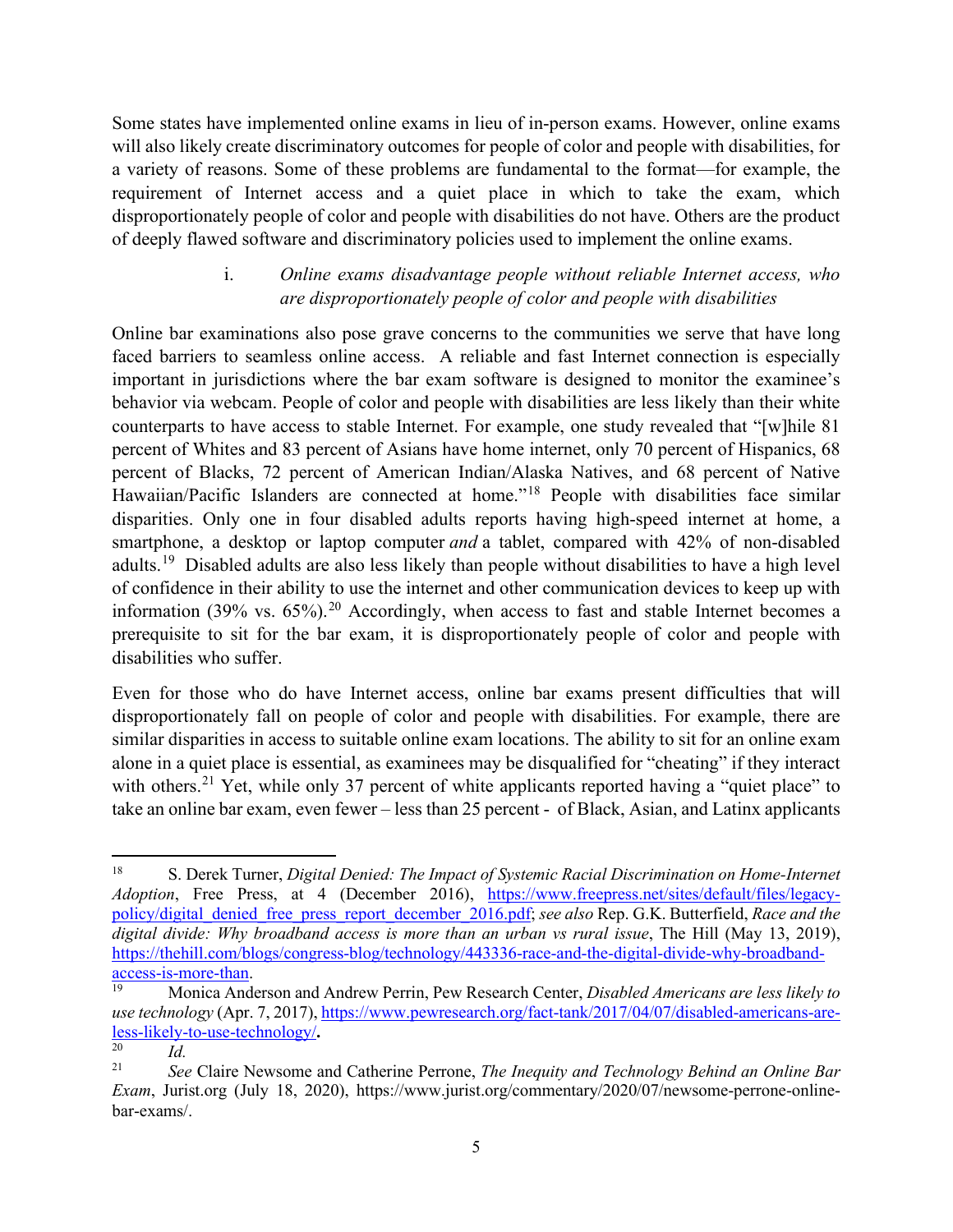said they do.<sup>[22](#page-5-0)</sup> In short, online bar exams exacerbate existing inequalities, creating unnecessary barriers to admission to the bar.

# ii. *The exam software is flawed because it is incompatible with accessibility devices and inaccurate in identifying people of color*

ExamSoft and ISG, the software most often used by state bars for administering the exam, themselves raise serious concerns about discrimination. Both present serious accessibility problems for many individuals with disabilities. They require applicants to disable JAWS,  $^{23}$  $^{23}$  $^{23}$  a screen reader that assists individuals with visual impairments by providing speech and braille output. Examsoft similarly is incompatible with speech recognition software, which many people with disabilities need to operate a computer. $^{24}$  $^{24}$  $^{24}$ 

Many online exams propose to use facial recognition technology (FRT) in lieu of human proctoring, which may harm people of color. Although little information about this particular FRT is available—because the October exams will be among the first to use it and because the companies responsible have not provided the public with relevant information—all available information suggests that FRT will have a discriminatory effect.

Of particular concern is that FRT is imperfect and is disproportionately inaccurate in recognizing the faces of people of color. The *New York Times* recently covered the experiences of bar examinees of color who have already experienced problems with the bar exam's facial recognition software, which claims not to recognize them due to "poor lighting"—even when they sit directly in front of a lamp.<sup>[25](#page-5-3)</sup> Their experiences comport with extensive research on FRT, which shows that FRT works well at identifying white men, is somewhat inaccurate at identifying white women, is inaccurate at identifying men of color, and is extremely inaccurate at identifying women of color. For example, a 2019 study by the American Civil Liberties Union revealed a FRT error rate of 20 percent in correctly identifying people of color.<sup>[26](#page-5-4)</sup> Another recent study conducted by NIST found that Asian and African American people were frequently misidentified as much as 100 times more than white men.[27](#page-5-5) Another study from MIT found that light-skinned men were correctly identified

<span id="page-5-0"></span><sup>22</sup> Claire Newsome and Catherine Perrone, *The Inequity and Technology Behind an Online Bar Exam*, Jurist.org (July 18, 2020), [https://www.jurist.org/commentary/2020/07/newsome-perrone-online-bar-](https://www.jurist.org/commentary/2020/07/newsome-perrone-online-bar-exams/)

<span id="page-5-1"></span>[exams/.](https://www.jurist.org/commentary/2020/07/newsome-perrone-online-bar-exams/) 23 *October 2020 Bar Exam FAQs*, The State Bar of California, https://www.calbar.ca.gov/Portals/0/documents/admissions/Examinations/October-2020-Bar-Exam-FAQs.pdf.<br> $^{24}_{24}$ 

<span id="page-5-2"></span> $\frac{24}{25}$  *Id.* 

<span id="page-5-3"></span><sup>25</sup> Anushka Patil and Johnah Engel Bromwich, *How It Feels When Software Watches You Take Tests* (Sept. 29, 2020), [https://www.nytimes.com/2020/09/29/style/testing-schools-proctorio.html.](https://www.nytimes.com/2020/09/29/style/testing-schools-proctorio.html) 26 ACLU of Northern California, *Facial Recognition Technology Falsely Identifies 26 California* 

<span id="page-5-4"></span>*Legislators with Mugshots* (Aug, 13, 2019), [https://www.aclunc.org/news/facial-recognition-technology](https://www.aclunc.org/news/facial-recognition-technology-falsely-identifies-26-california-legislatorsmugshots)[falsely-identifies-26-california-legislatorsmugshots.](https://www.aclunc.org/news/facial-recognition-technology-falsely-identifies-26-california-legislatorsmugshots)

<span id="page-5-5"></span><sup>27</sup> Patrick Grother, Mei Ngan & Kayee Hanaoka, *Face Recognition Vendor Test (FRVT), Part 3: Demographic Effects*, National Institute of Standards and Technology (Dec. 2019) [https://nvlpubs.nist.gov/nistpubs/ir/2019/NIST.IR.8280.pdf.](https://nvlpubs.nist.gov/nistpubs/ir/2019/NIST.IR.8280.pdf)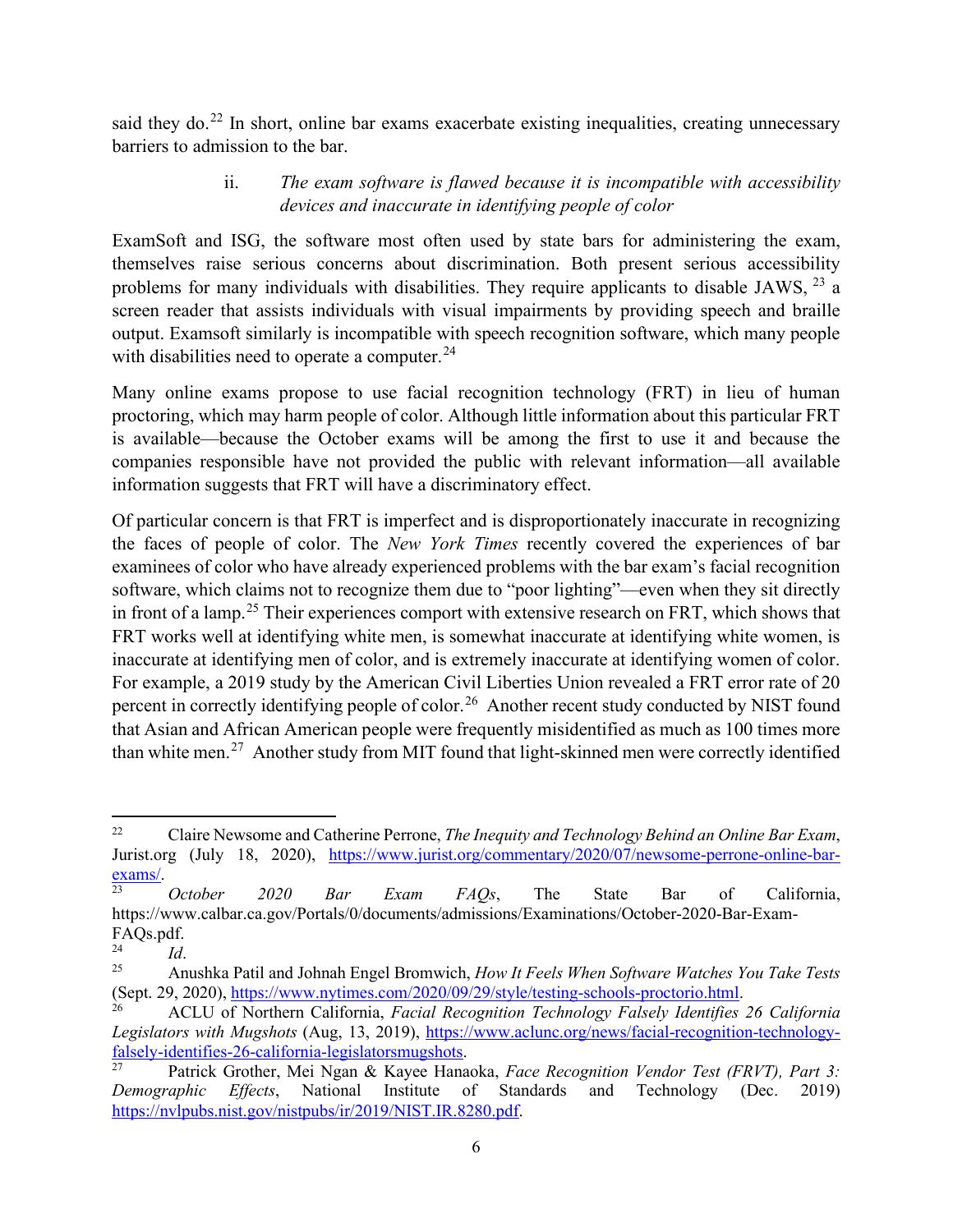99% of the time, while only 65% of darker-skinned women were correctly classified.<sup>[28](#page-6-0)</sup> Much of this disparity can be attributed to the fact that the data used to train facial recognition algorithms underrepresent darker-skinned people.<sup>[29](#page-6-1)</sup> Moreover, this disparity could grow worse over time because accuracy decreases as the size of the database increases when attempting to match an individual to a database. Because FRT will be used up to four times per day per examinee to "verify" the identity of examinees,  $30$  and in many instances also used to monitor behavior during the exam,[31](#page-6-3) it is a statistical certainty that people of color will be impeded in their ability to sit for or complete online bar exams using FRT.

## iii. *Exam rules implemented to facilitate automated proctoring are unfair and unduly burdensome on people with disabilities*.

Exam policies for automated proctoring have also failed to consider their impact on people of color and people with disabilities. We have already seen how these rules can be burdensome on all examinees. In the United Kingdom, for example, similar rules—also linked to the use of FRT created a situation in which law students were forced to "urinate in bottles and buckets – without looking away from their computer screens while doing so."<sup>[32](#page-6-4)</sup>

These problems will be even worse for examinees with disabilities. As in the United Kingdom, some remote exams prohibit bathroom breaks during exam sessions; during these exams, students must wait until an official break, which happens approximately once every 90 minutes.<sup>[33](#page-6-5)</sup> For examinees who are pregnant, who have gastrointestinal conditions, or who have irritable bowel syndrome, for example, it simply is not possible to take a multi-hour exam without taking any restroom breaks.<sup>[34](#page-6-6)</sup> The policies will also interfere with the ability of examinees with disabilities, like Attention Deficit Hyperactivity Disorder, who are unable to sit still in one place without moving for 90 minutes.<sup>[35](#page-6-7)</sup> Similarly, one student with Tourette Syndrome voiced concern on Facebook that he "couldn't comply with any of these stay still requirements."<sup>[36](#page-6-8)</sup> Some applicants

<span id="page-6-0"></span><sup>28</sup> Joy Buolamwini & Timnit Gebru, *Gender Shades: Intersectional Accuracy Disparities in Commercial Gender Classification*, 81 Proceedings of Machine Learning Research 1–15 (2018).  $\frac{29}{30}$  *Id.* 

<span id="page-6-2"></span><span id="page-6-1"></span><sup>30</sup> *E.g.*, *Remote Proctored Bar Exam Schedule*, The State Bar of California, http://www.calbar.ca.gov/Admissions/Examinations/California-Bar-Examination/Bar-Exam-Schedule

<span id="page-6-3"></span><sup>31</sup> *E.g.*, David Jesse, *Michigan's online bar exam testers worry software tracks eye movements, noises*, Detroit Free Press (July 28, 2020), available at https://www.freep.com/story/news/education/2020/07/28/michigan-online-bar-testmichigan/5518279002/

<span id="page-6-4"></span><sup>32</sup> Staci Zaretsky, *Law Students Forced To Urinate While Being Watched By Proctors During Remote Ethics Exam*, Above the Law (Aug. 18, 2020), https://abovethelaw.com/2020/08/law-students-forced-tourinate-while-being-watched-by-proctors-during-remote-ethics-exam/.

<span id="page-6-5"></span><sup>33</sup> *October Online Bar Exams Spark Technology, Privacy Concerns*, Bloomberg News (Aug. 18, 2020), [https://news.bloomberglaw.com/us-law-week/october-online-bar-exams-spark-technology](https://news.bloomberglaw.com/us-law-week/october-online-bar-exams-spark-technology-privacy-concerns)[privacy-concerns.](https://news.bloomberglaw.com/us-law-week/october-online-bar-exams-spark-technology-privacy-concerns) 34 *Id*.; *Report on Concerns Regarding Online Administration of Bar Exams*, National Disabled Law

<span id="page-6-6"></span>Students Association (July 29, 2020), https://ndlsa.org/wp-content/uploads/2020/08/NDLSA Online-[Exam-Concerns-Report1.pdf.](https://ndlsa.org/wp-content/uploads/2020/08/NDLSA_Online-Exam-Concerns-Report1.pdf)<br>
Id

<span id="page-6-8"></span><span id="page-6-7"></span> $rac{35}{36}$  *Id.* 

<sup>36</sup> *Id*.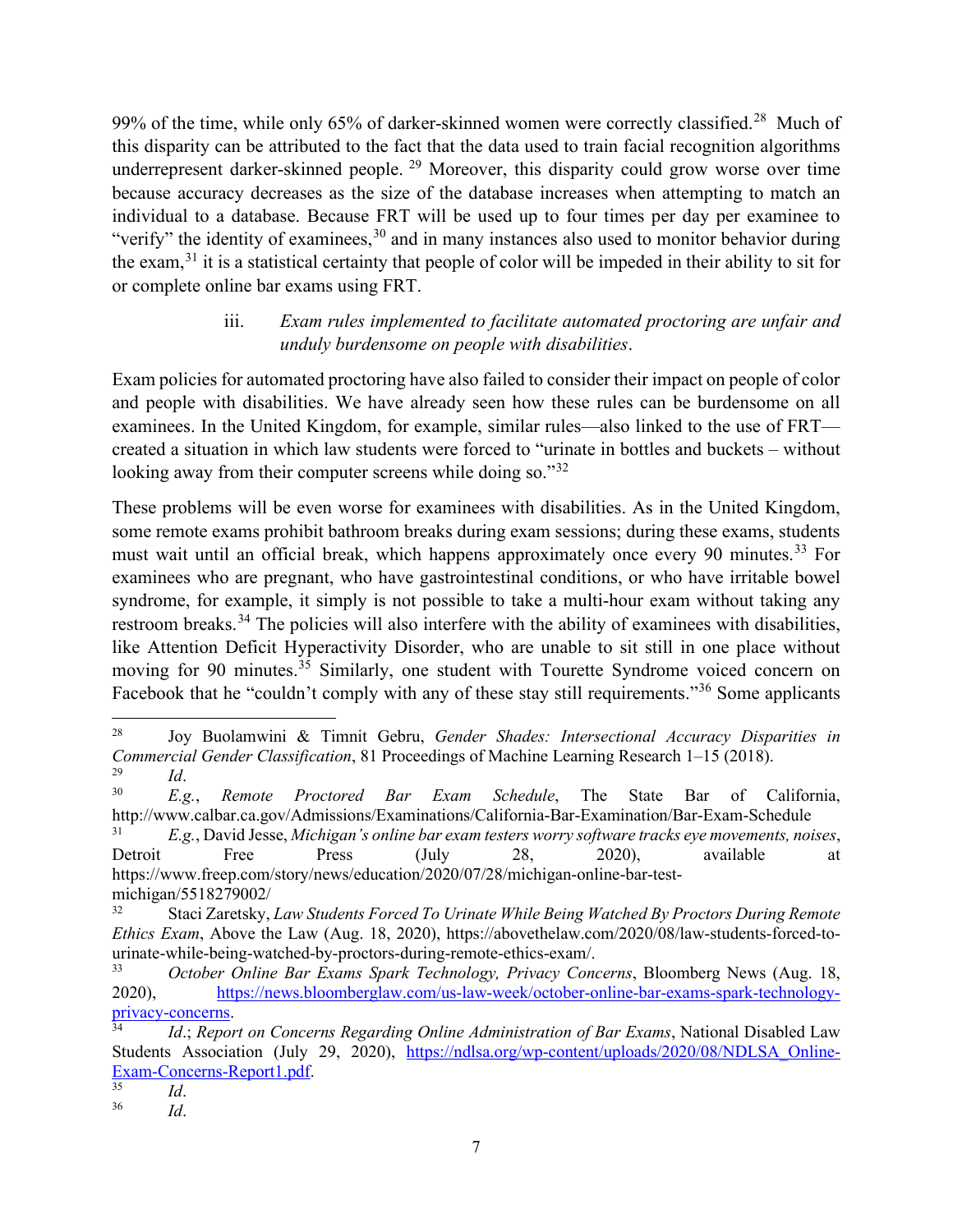with diabetes have reported being actively discouraged by bar examiners from using the accommodations they were granted during a remote examination, such as blood glucose management tools and food and drink, as these would result in the test being flagged for review.<sup>[37](#page-7-0)</sup>

Also concerning is the practice in many states of demanding that examinees requiring testing accommodations instead take the exam in person. For reasons already explained, many people with disabilities are especially at risk with regard to COVID-19; demanding that they risk exposure simply because they require an accommodation for their disability is fundamentally unfair. According to one applicant: "I was told that if I got accommodations, I would have to take the test in person. I can't afford to get sick so I had to make the decision to take the exam without accommodations because I can't risk my life."<sup>[38](#page-7-1)</sup> It is unreasonable to force people with disabilities to make these choices simply for the sake of software—technology should work for us, not the other way around.

Because neither the in-person exam format nor the online exam format can be executed without disproportionately disadvantaging people of color and people with disabilities, the widespread adoption of temporary diploma privilege is the only acceptable method for the admission of new attorneys to the bar.

# **II. States Must Adopt Temporary Diploma Privilege or Take Immediate Steps to Mitigate the Harm their Coronavirus Response will Cause to People of Color and People with Disabilities**

In light of the above, we believe that the best response to the coronavirus crisis—and the only response that would not disproportionately impact marginalized communities—is the immediate implementation of temporary diploma privilege for the duration of the epidemic. Temporary diploma privilege can be administered in a way that ensures the ample qualification of those invited to join the legal profession.

# A. Diploma Privilege is Not Novel and can be Implemented without Adverse Effects

Implementation of temporary diploma privilege will not adversely affect the legal community. Wisconsin and New Hampshire have long offered diploma privilege to graduates of law schools within their states. No research, including disciplinary data in those states, suggests that diploma privilege results in a higher rate of attorney misconduct.<sup>[39](#page-7-2)</sup> Accordingly, we support the implementation of temporary diploma privilege for the duration of the coronavirus crisis.

Diploma privilege has already been adopted in several states, to good effect. For example, in Washington, those eligible for admission through diploma privilege include individuals who

<span id="page-7-0"></span><sup>37</sup> Joe Patrice, *Bar Examiners Ask Applicants To Kindly Stop Being Diabetic For A Couple Days*, Above the Law (Sept. 3, 2020), [https://abovethelaw.com/2020/09/bar-examiners-ask-applicants-to-kindly-stop-being-diabetic-for-a-couple-](https://abovethelaw.com/2020/09/bar-examiners-ask-applicants-to-kindly-stop-being-diabetic-for-a-couple-days/)

<span id="page-7-1"></span>[days/.](https://abovethelaw.com/2020/09/bar-examiners-ask-applicants-to-kindly-stop-being-diabetic-for-a-couple-days/) 38 *See Report on Concerns*, *supra* note 33.

<span id="page-7-2"></span><sup>39</sup> *See* Emily M. Croucher and Allysa M. G. Scheyer, *Diploma Privilege Is the Only and Humane Path to Licensure During the COVID-19 Crisis*, Jurist.com (Apr. 9, 2020), [https://www.jurist.org/commentary/2020/04/croucher-scheyer-diploma-privilege/.](https://www.jurist.org/commentary/2020/04/croucher-scheyer-diploma-privilege/)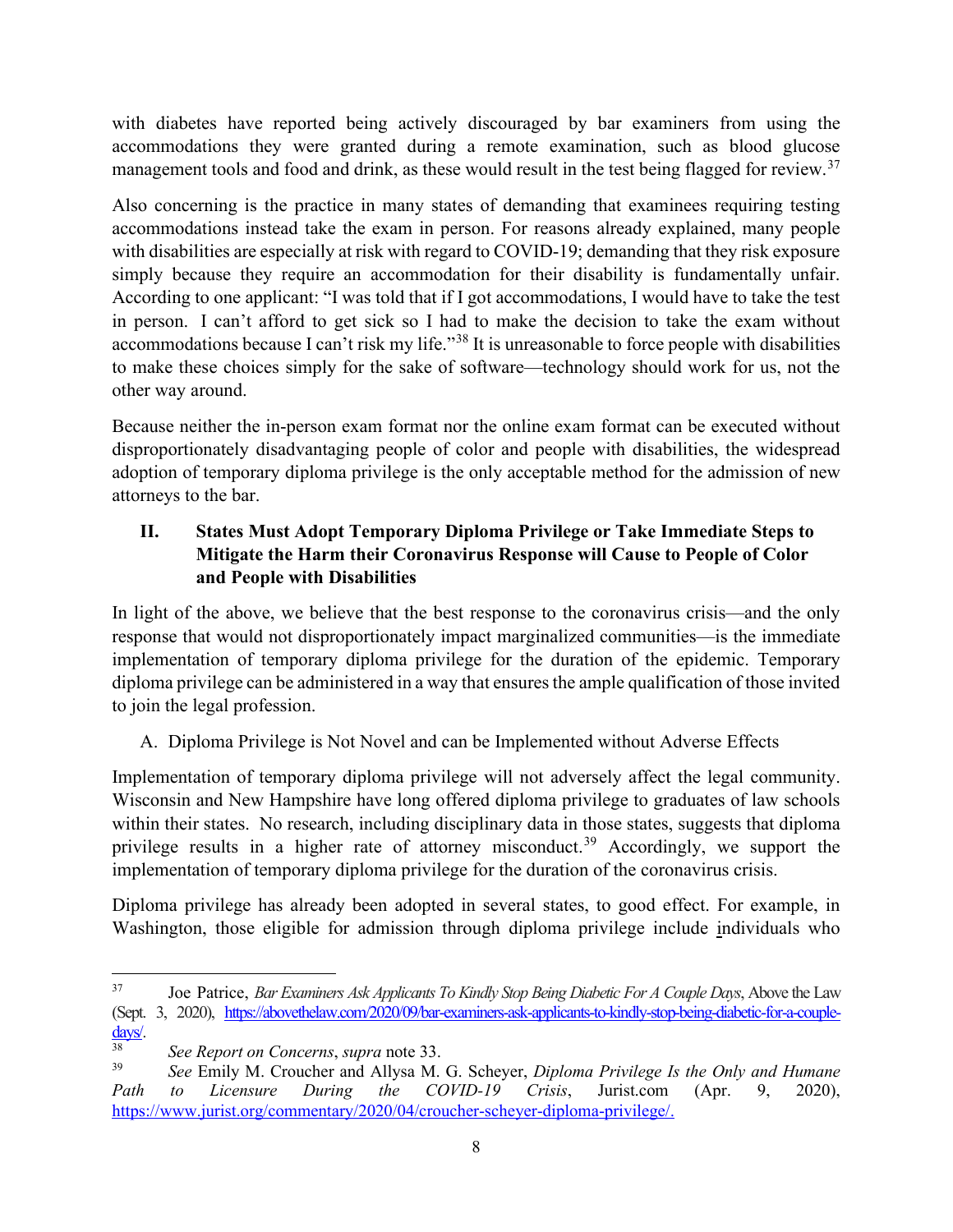registered for the July or September 2020 exam and who have received a J.D. from an ABA accredited law school.<sup>[40](#page-8-0)</sup> Meanwhile, both Louisiana and Utah have each adopted variations on diploma privilege, which involve supervised practice (Utah) or additional continuing legal education requirements (Louisiana).<sup>[41](#page-8-1)</sup> The District of Columbia recently joined the jurisdictions offering diploma privilege; like Utah, the District makes admission contingent upon supervision by a licensed attorney.<sup>[42](#page-8-2)</sup>

Each of these models would be a significant improvement over the status quo of in-person or online exams during a global pandemic, for the reasons outlined above.

B. States Declining to Adopt Diploma Privilege Must Take Steps to Mitigate the Impact their Policies Have on Marginalized Communities

We also ask that you encourage those states that refuse to adopt temporary diploma privilege to carefully consider changes to their bar exams and admissions process to mitigate the negative impact their procedures will have on marginalized communities, as outlined above. For example, three states have changed their bar exam format to open-book.<sup>[43](#page-8-3)</sup> By doing so, they have eliminated the need to monitor students for cheating during the examination. This reduces the exam's reliance on FRT and is therefore less likely to produce discriminatory outcomes. Open-book formatting also frees people with disabilities to move freely within their space and reduces disparities arising from lack of a quiet, solitary location for test-taking.

Another important change is moving away from ExamSoft and ISG, which present serious accessibility problems for many individuals with disabilities. For example, both require applicants to disable JAWS, a screen reader that assists individuals with visual impairments by providing speech and braille output. Indiana, for example, decided to run its online bar exam via e-mail, thereby eliminating incompatibilities with software and accessories that people with disabilities need.

Furthermore, CCJ should recommend that state bar authorities develop and implement robust policies and procedures to receive and provide accommodations to test-takers with disabilities and underlying conditions who need accommodations. Reports from students around the country have indicated that jurisdictions have been slow to respond to requests for accommodation. Other

<span id="page-8-0"></span><sup>40</sup> *See Order No. 25700-B-630*, Wash. S. Ct. (June 12, 2020), [http://www.courts.wa.gov/content/publicUpload/Supreme%20Court%20Orders/Order%20Granting%20D](http://www.courts.wa.gov/content/publicUpload/Supreme%20Court%20Orders/Order%20Granting%20Diploma%20Privilege%20061220.pdf) [iploma%20Privilege%20061220.pdf.](http://www.courts.wa.gov/content/publicUpload/Supreme%20Court%20Orders/Order%20Granting%20Diploma%20Privilege%20061220.pdf) Oregon has also implemented a version of diploma privilege, albeit with more restrictive requirements. *See Frequently Asked Questions Diploma Privilege & October 2020 Bar Exam*, The Oregon State Bar (last visited Aug. 14, 2020), [https://www.osbar.org/\\_docs/admissions/DiplomaPrivFAQ.pdf.](https://www.osbar.org/_docs/admissions/DiplomaPrivFAQ.pdf)

<span id="page-8-1"></span><sup>41</sup> *See Louisiana Supreme Court Announcement Regarding 2020 Bar Examination*, Louisiana Supreme Court (July 22, 2020), [https://www.lasc.org/Press\\_Release?p=2020-20.](https://www.lasc.org/Press_Release?p=2020-20); *Order*, Utah S. Ct. (Apr. 21, 2020)[, https://www.abajournal.com/files/Signed\\_2020.04.21\\_Bar\\_Waiver\\_Order\\_.pdf.](https://www.abajournal.com/files/Signed_2020.04.21_Bar_Waiver_Order_.pdf)

<span id="page-8-2"></span><sup>42</sup> *Order No. M269-20*, D.C. Ct. App. (Sept. 24, 2020), [https://www.dccourts.gov/sites/default/files/2020-09/ORD\\_269-20.pdf.](https://www.dccourts.gov/sites/default/files/2020-09/ORD_269-20.pdf) 43 Karen Sloan, *First-Ever Open Book, Online Bar Exam Set for July*, Law.com (May 26, 2020),

<span id="page-8-3"></span><https://www.law.com/2020/05/26/first-ever-open-book-online-bar-exam-set-for-july/>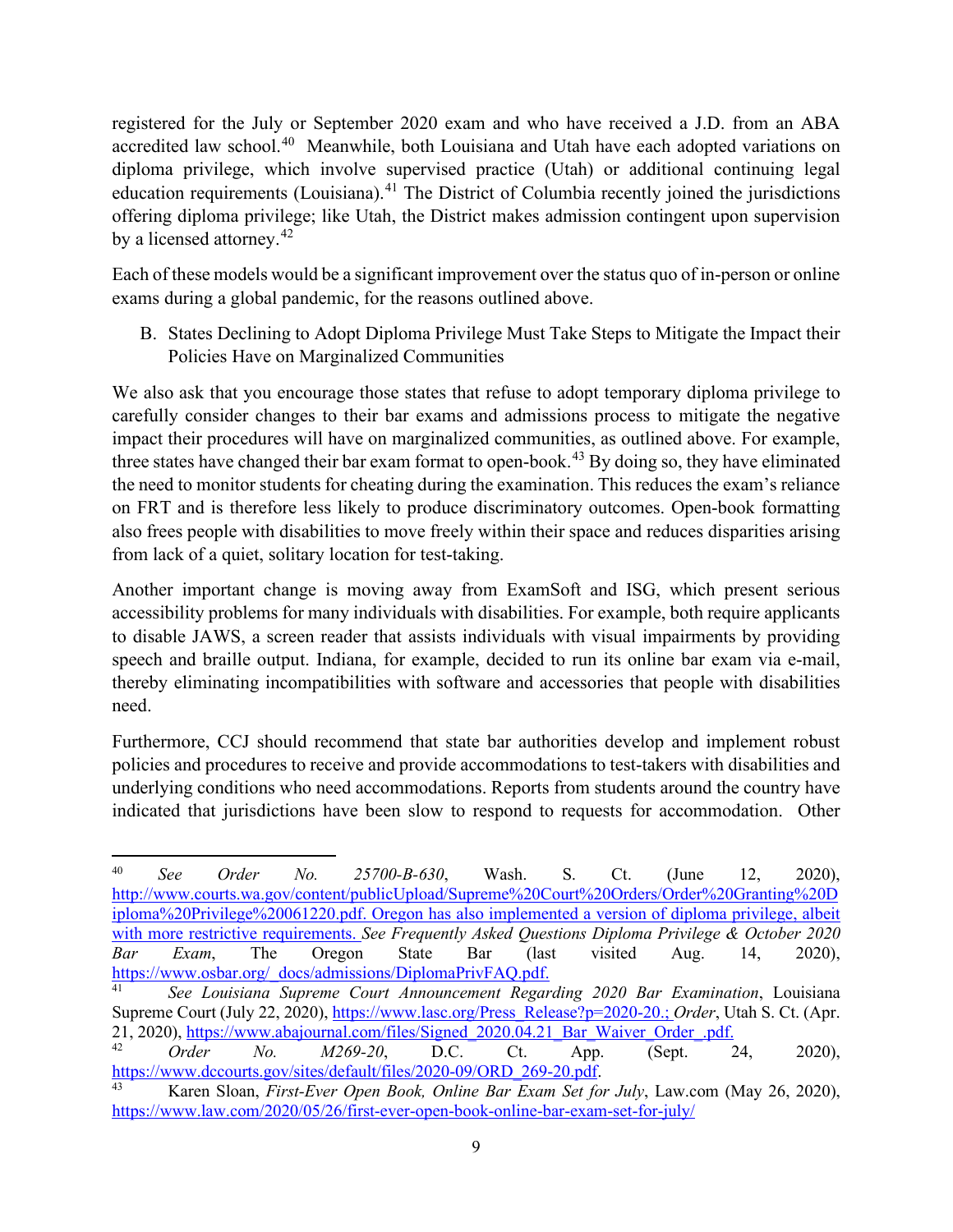jurisdictions have provided unreasonable deadlines for accommodation requests – deadlines that occur before test-takers are given adequate notice about policies to decide whether or not they will need to request accommodations. At least one applicant with a disability did not receive a response from D.C. for at least three months after requesting accommodations. Because of the lack of response, the applicant felt compelled to register for the New York exam with accommodations as a backup. The CCJ should urge jurisdictions to give ample notice about policies and procedures related to any form of a bar examination so bar applicants can timely request and receive accommodations.

These changes will not wholly eliminate the disparate impact on people of color and people with disabilities. Nonetheless, some changes are better than nothing and can mean the difference between a career and unemployment for many.

### **III. Conclusion**

Until the coronavirus pandemic has passed, temporary diploma privilege is the safest, most sensible, and fairest approach for applicants seeking admission to the bar during the pandemic. Inperson exams and remote examinations would both exacerbate existing disparities and be fundamentally unfair to people of color and people with disabilities.

We recognize that, unfortunately, some jurisdictions will not entertain the possibility of temporary diploma privilege or supervised practice. These states must take steps to ensure that their examinations are administered in the most equitable manner possible, some of which we outlined above.

We urge the CCJ to exercise leadership on this issue and take steps to promote these policies among state bar authorities. It behooves us all to safeguard the health and wellbeing of bar applicants and eliminate practices that threaten the diversity and effectiveness of the legal profession.

Sincerely,

Lawyers' Committee for Civil Rights Under Law

American Council of the Blind

American Diabetes Association

Autistic Self Advocacy Network

Bazelon Center for Mental Health Law

Center for Public Representation

CommunicationFIRST